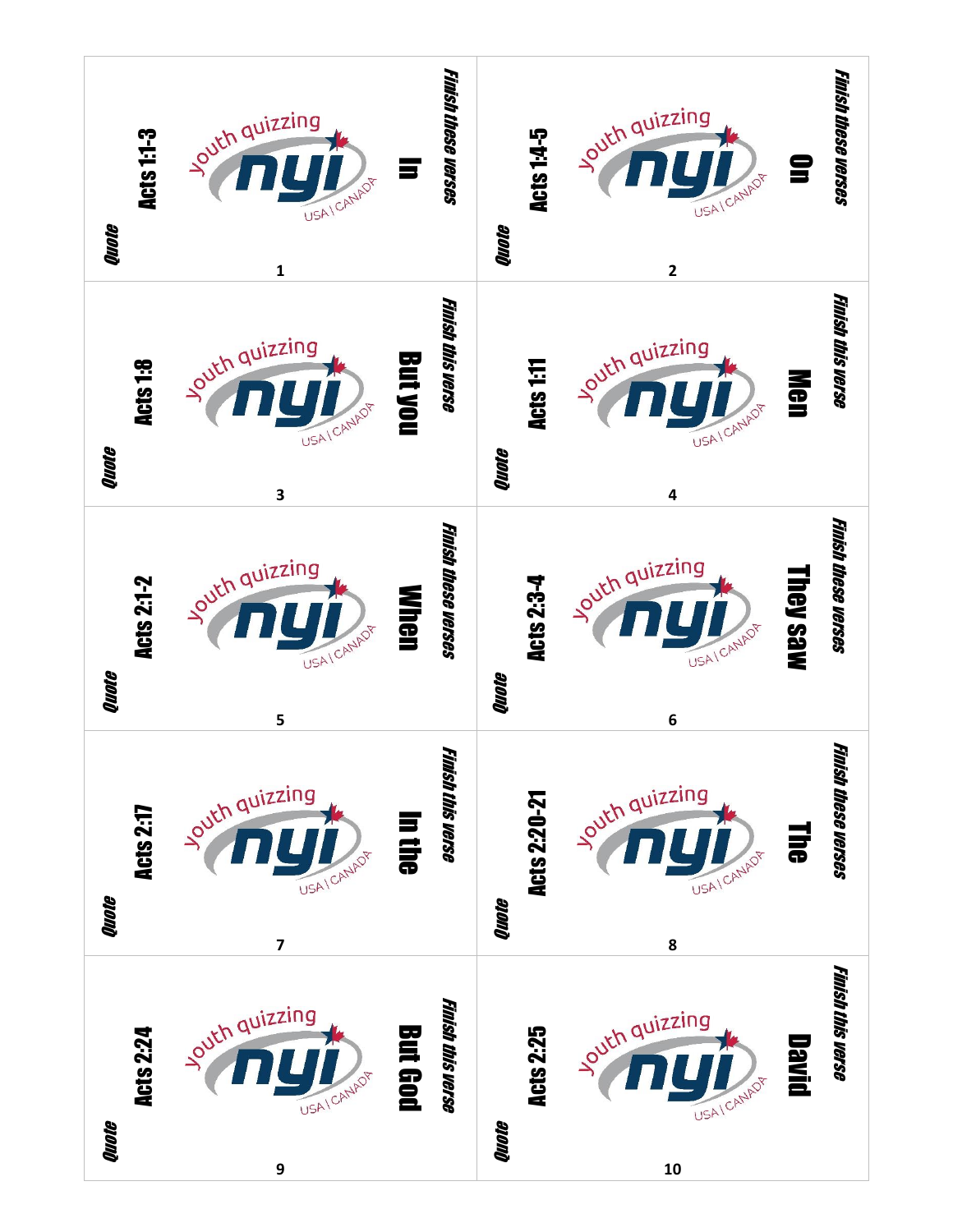| On one occasion, while he was eating with<br>them, he gave them this command: "Do not<br>leave Jerusalem, but wait for the gift my<br>Father promised, which you have heard me<br>speak about. For John baptized with water,<br>but in a few days you will be baptized with<br>the Holy Spirit."<br>(Acts 1:4-5)<br>$\mathbf{2}$ | In my former book, Theophilus, I wrote about<br>all that Jesus began to do and to teach until the<br>day he was taken up to heaven, after giving<br>instructions through the Holy Spirit to the<br>apostles he had chosen. After his suffering, he<br>presented himself to them and gave many<br>convincing proofs that he was alive. He<br>appeared to them over a period of forty days<br>and spoke about the kingdom of God.<br>(Acts 1:1-3)<br>1 |
|----------------------------------------------------------------------------------------------------------------------------------------------------------------------------------------------------------------------------------------------------------------------------------------------------------------------------------|------------------------------------------------------------------------------------------------------------------------------------------------------------------------------------------------------------------------------------------------------------------------------------------------------------------------------------------------------------------------------------------------------------------------------------------------------|
| "Men of Galilee," they said, "why do<br>you stand here looking into the sky?<br>This same Jesus, who has been taken<br>from you into heaven, will come back<br>in the same way you have seen him go<br>into heaven."<br>(Acts 1:11)<br>4                                                                                         | <b>But you</b> will receive power when the<br>Holy Spirit comes on you; and you will<br>be my witnesses in Jerusalem, and in all<br>Judea and Samaria, and to the ends of<br>the earth."<br>(Acts 1:8)<br>3                                                                                                                                                                                                                                          |
| They saw what seemed to be tongues<br>of fire that separated and came to rest<br>on each of them. All of them were<br>filled with the Holy Spirit and began to<br>speak in other tongues as the Spirit<br>enabled them.<br>(Acts 2:3-4)<br>6                                                                                     | When the day of Pentecost came, they<br>were all together in one place.<br>Suddenly a sound like the blowing of a<br>violent wind came from heaven and<br>filled the whole house where they<br>were sitting.<br>(Acts 2:1-2)<br>5                                                                                                                                                                                                                    |
| The sun will be turned to darkness and<br>the moon to blood before the coming<br>of the great and glorious day of the<br>Lord. And everyone who calls on the<br>name of the Lord will be saved.'<br>(Acts 2:20-21)<br>8                                                                                                          | "In the last days, God says, I will pour<br>out my Spirit on all people. Your sons<br>and daughters will prophesy, your<br>young men will see visions, your old<br>men will dream dreams.<br>(Acts 2:17)<br>7                                                                                                                                                                                                                                        |
|                                                                                                                                                                                                                                                                                                                                  |                                                                                                                                                                                                                                                                                                                                                                                                                                                      |
| David said about him: "I saw the Lord<br>always before me. Because he is at my<br>right hand, I will not be shaken.<br>(Acts 2:25)                                                                                                                                                                                               | But God raised him from the dead,<br>freeing him from the agony of death,<br>because it was impossible for death to<br>keep its hold on him.<br>(Acts 2:24)                                                                                                                                                                                                                                                                                          |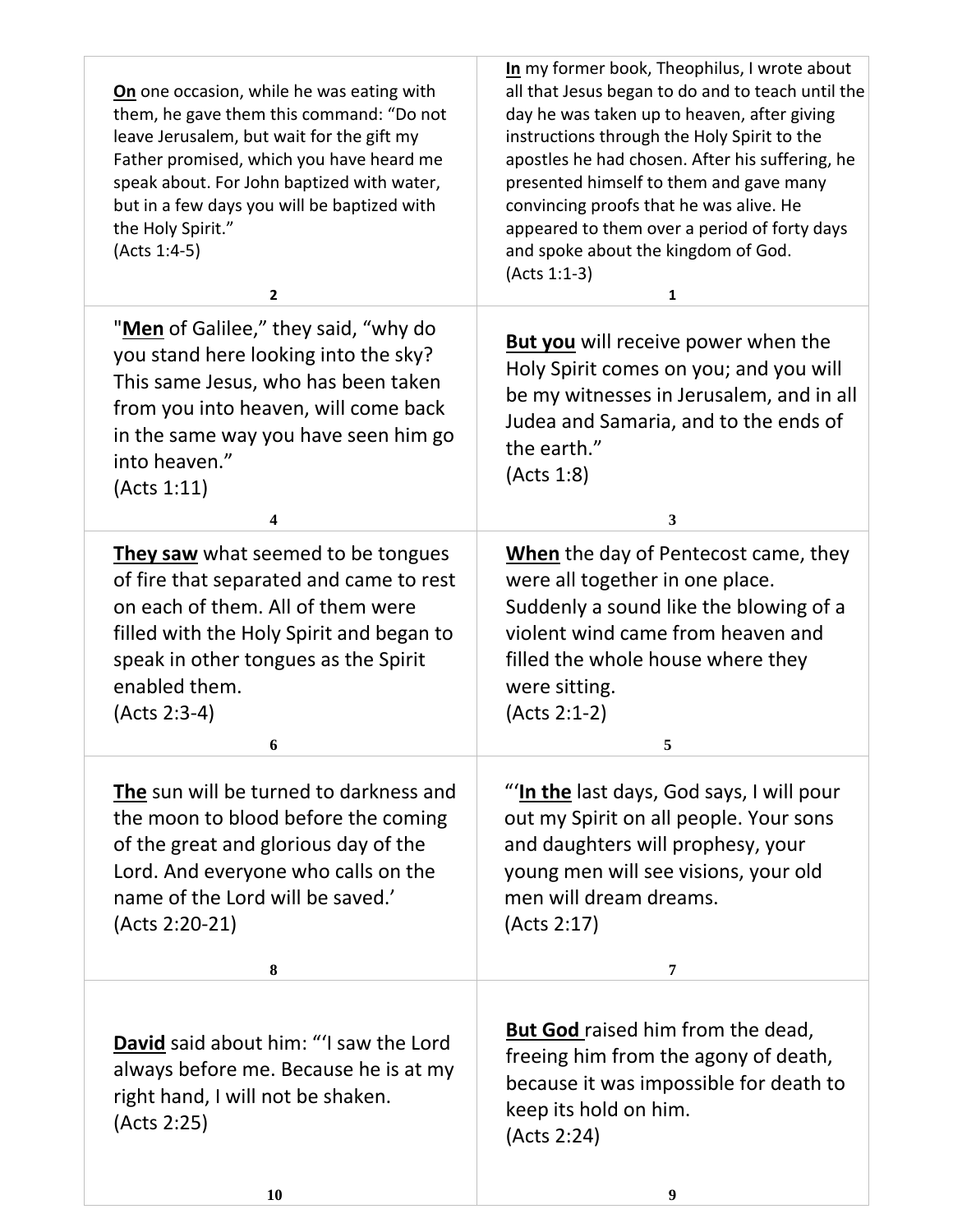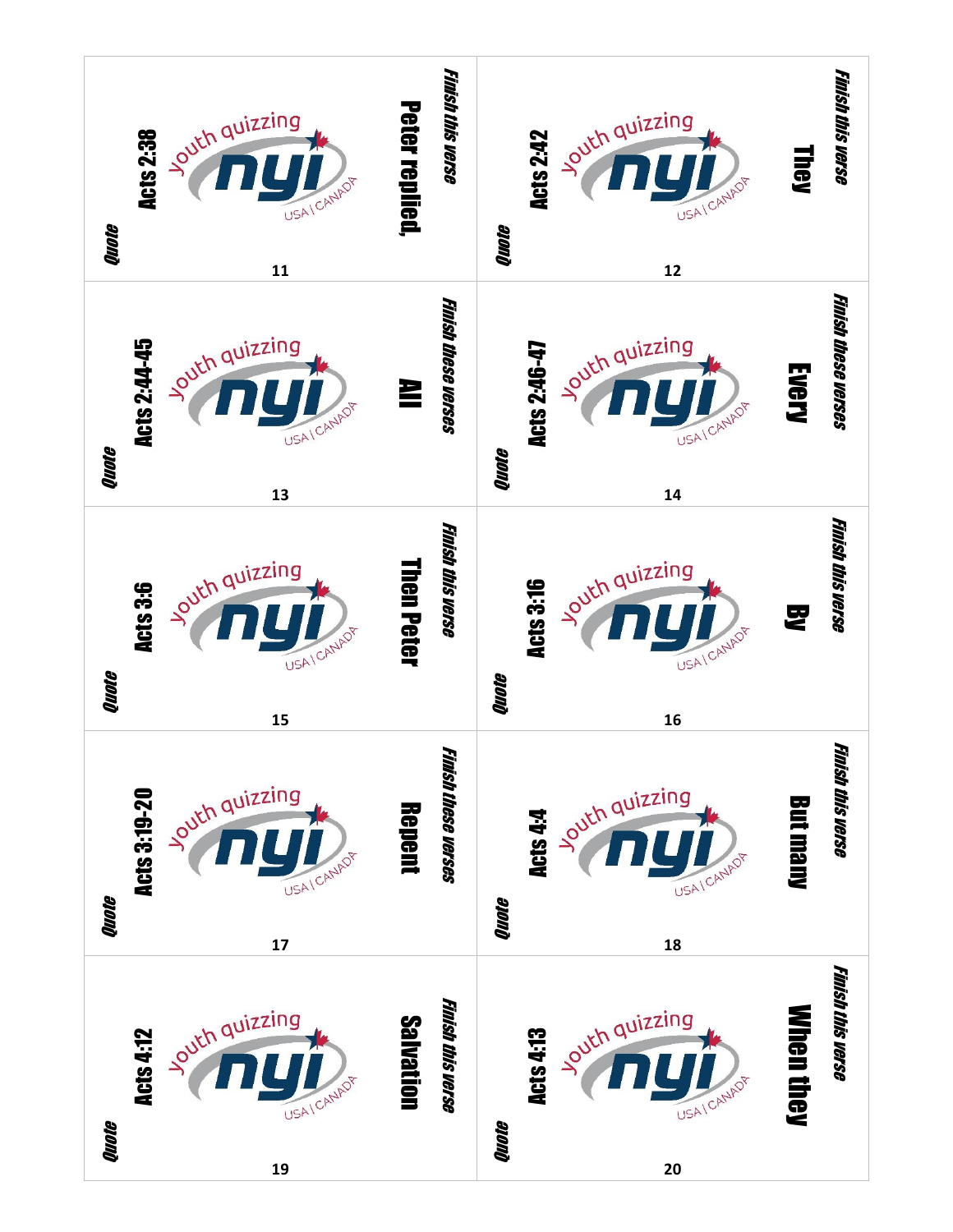| They devoted themselves to the<br>apostles' teaching and to fellowship, to<br>the breaking of bread and to prayer.<br>(Acts 2:42)                                                                                                                                                                                  | <b>Peter replied</b> , "Repent and be baptized,<br>every one of you, in the name of Jesus<br>Christ for the forgiveness of your sins.<br>And you will receive the gift of the Holy<br>Spirit.<br>(Acts 2:38)                   |
|--------------------------------------------------------------------------------------------------------------------------------------------------------------------------------------------------------------------------------------------------------------------------------------------------------------------|--------------------------------------------------------------------------------------------------------------------------------------------------------------------------------------------------------------------------------|
| 12                                                                                                                                                                                                                                                                                                                 | 11                                                                                                                                                                                                                             |
| <b>Every</b> day they continued to meet together in<br>the temple courts. They broke bread in their<br>homes and ate together with glad and sincere<br>hearts, praising God and enjoying the favor of<br>all the people. And the Lord added to their<br>number daily those who were being saved.<br>(Acts 2:46-47) | All the believers were together and had<br>everything in common. They sold<br>property and possessions to give to<br>anyone who had need.<br>(Acts 2:44-45)                                                                    |
| 14                                                                                                                                                                                                                                                                                                                 | 13                                                                                                                                                                                                                             |
| By faith in the name of Jesus, this man<br>whom you see and know was made<br>strong. It is Jesus' name and the faith<br>that comes through him that has<br>completely healed him, as you can all<br>see.<br>(Acts 3:16)                                                                                            | Then Peter said, "Silver or gold I do not<br>have, but what I do have I give you. In<br>the name of Jesus Christ of Nazareth,<br>walk."<br>(Acts 3:6)                                                                          |
| 16                                                                                                                                                                                                                                                                                                                 | 15                                                                                                                                                                                                                             |
| <b>But many</b> who heard the message<br>believed; so the number of men who<br>believed grew to about five thousand.<br>(Acts 4:4)                                                                                                                                                                                 | Repent, then, and turn to God, so that your<br>sins may be wiped out, that times of refreshing<br>may come from the Lord, and that he may send<br>the Messiah, who has been appointed for<br>you-even Jesus.<br>(Acts 3:19-20) |
| 18                                                                                                                                                                                                                                                                                                                 | 17                                                                                                                                                                                                                             |
| When they saw the courage of Peter<br>and John and realized that they were<br>unschooled, ordinary men, they were<br>astonished and they took note that<br>these men had been with Jesus.<br>(Acts 4:13)                                                                                                           | Salvation is found in no one else, for<br>there is no other name under heaven<br>given to mankind by which we must be<br>saved."<br>(Acts 4:12)                                                                                |

**20 19**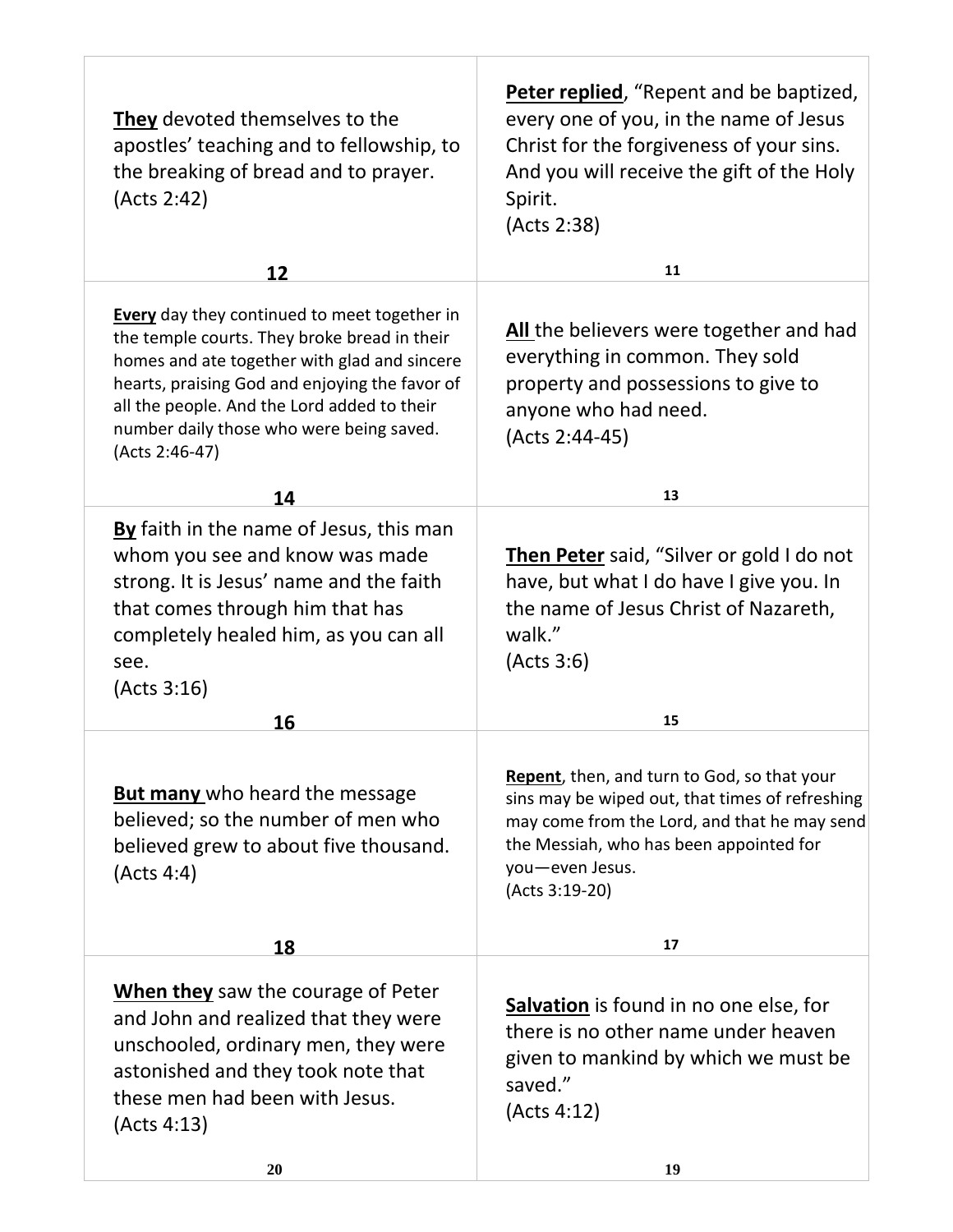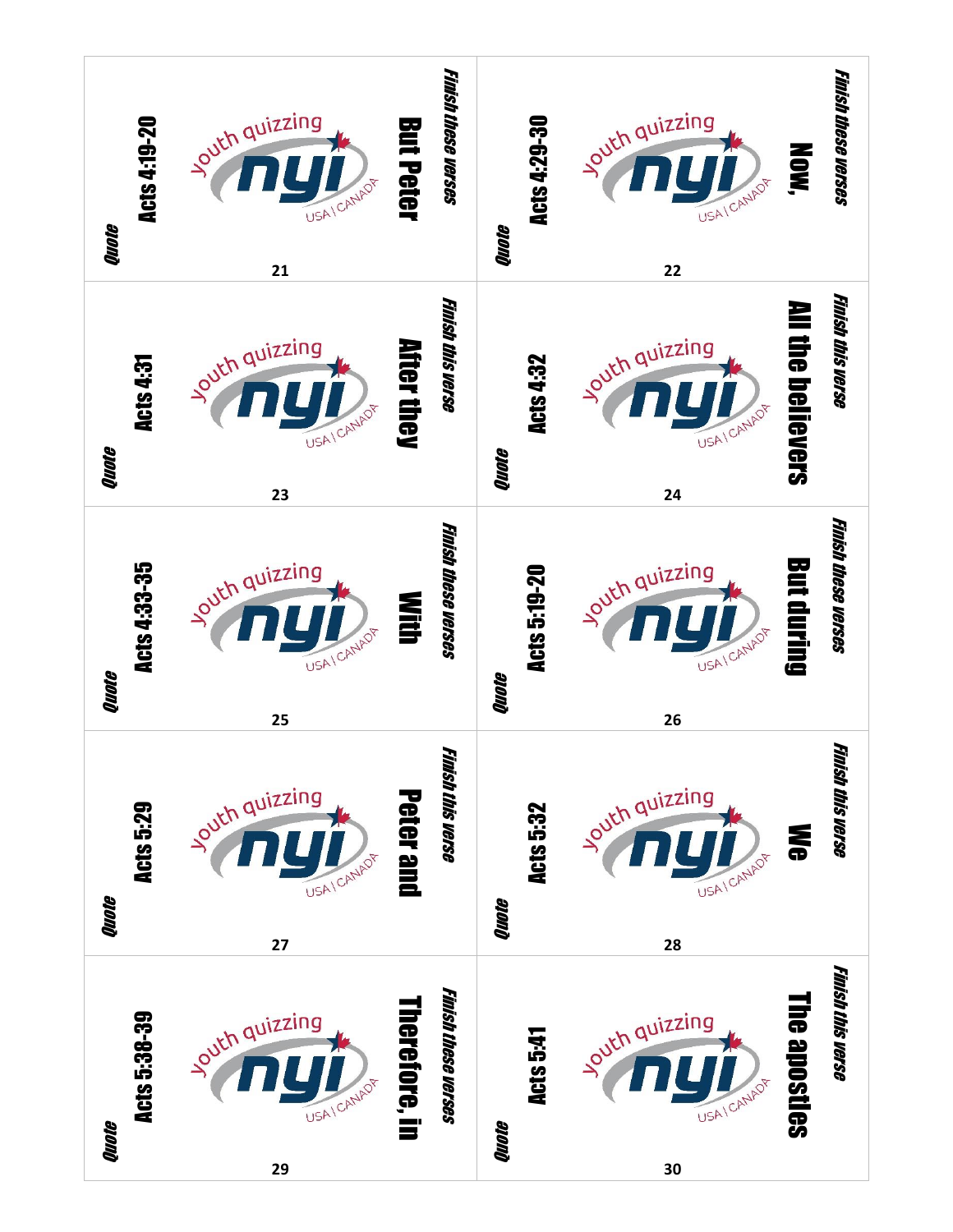| Now, Lord, consider their threats and<br>enable your servants to speak your<br>word with great boldness. Stretch out<br>your hand to heal and perform signs<br>and wonders through the name of your<br>holy servant Jesus."<br>(Acts 4:29-30) | <b>But Peter</b> and John replied, "Which is<br>right in God's eyes: to listen to you, or to<br>him? You be the judges! As for us, we<br>cannot help speaking about what we<br>have seen and heard."<br>(Acts 4:19-20)                                                                                                                                                                                                |
|-----------------------------------------------------------------------------------------------------------------------------------------------------------------------------------------------------------------------------------------------|-----------------------------------------------------------------------------------------------------------------------------------------------------------------------------------------------------------------------------------------------------------------------------------------------------------------------------------------------------------------------------------------------------------------------|
| 22                                                                                                                                                                                                                                            | 21                                                                                                                                                                                                                                                                                                                                                                                                                    |
| <b>All the believers</b> were one in heart and<br>mind. No one claimed that any of their<br>possessions was their own, but they<br>shared everything they had.<br>(Acts 4:32)                                                                 | <b>After they</b> prayed, the place where they<br>were meeting was shaken. And they<br>were all filled with the Holy Spirit and<br>spoke the word of God boldly.<br>(Acts 4:31)                                                                                                                                                                                                                                       |
| 24                                                                                                                                                                                                                                            | 23                                                                                                                                                                                                                                                                                                                                                                                                                    |
| <b>But during</b> the night an angel of the<br>Lord opened the doors of the jail and<br>brought them out "Go, stand in the<br>temple courts," he said, "and tell the<br>people all about this new life."<br>(Acts 5:19-20)                    | With great power the apostles continued to testify<br>to the resurrection of the Lord Jesus. And God's<br>grace was so powerfully at work in them all that<br>there were no needy persons among them. For<br>from time to time those who owned land or houses<br>sold them, brought the money from the sales and<br>put it at the apostles' feet, and it was distributed to<br>anyone who had need.<br>(Acts 4:33-35) |
| 26                                                                                                                                                                                                                                            | 25                                                                                                                                                                                                                                                                                                                                                                                                                    |
| We are witnesses of these things, and<br>so is the Holy Spirit, whom God has<br>given to those who obey him."<br>(Acts 5:32)                                                                                                                  | <b>Peter and the other apostles replied:</b><br>"We must obey God rather than human<br>beings!<br>(Acts 5:29)                                                                                                                                                                                                                                                                                                         |
| 28                                                                                                                                                                                                                                            | 27                                                                                                                                                                                                                                                                                                                                                                                                                    |
| The apostles left the Sanhedrin,<br>rejoicing because they had been<br>counted worthy of suffering disgrace<br>for the Name.<br>(Acts 5:41)<br>30                                                                                             | Therefore, in the present case I advise you:<br>Leave these men alone! Let them go! For if<br>their purpose or activity is of human origin, it<br>will fail. But if it is from God, you will not be<br>able to stop these men; you will only find<br>yourselves fighting against God."<br>(Acts 5:38-39)<br>29                                                                                                        |
|                                                                                                                                                                                                                                               |                                                                                                                                                                                                                                                                                                                                                                                                                       |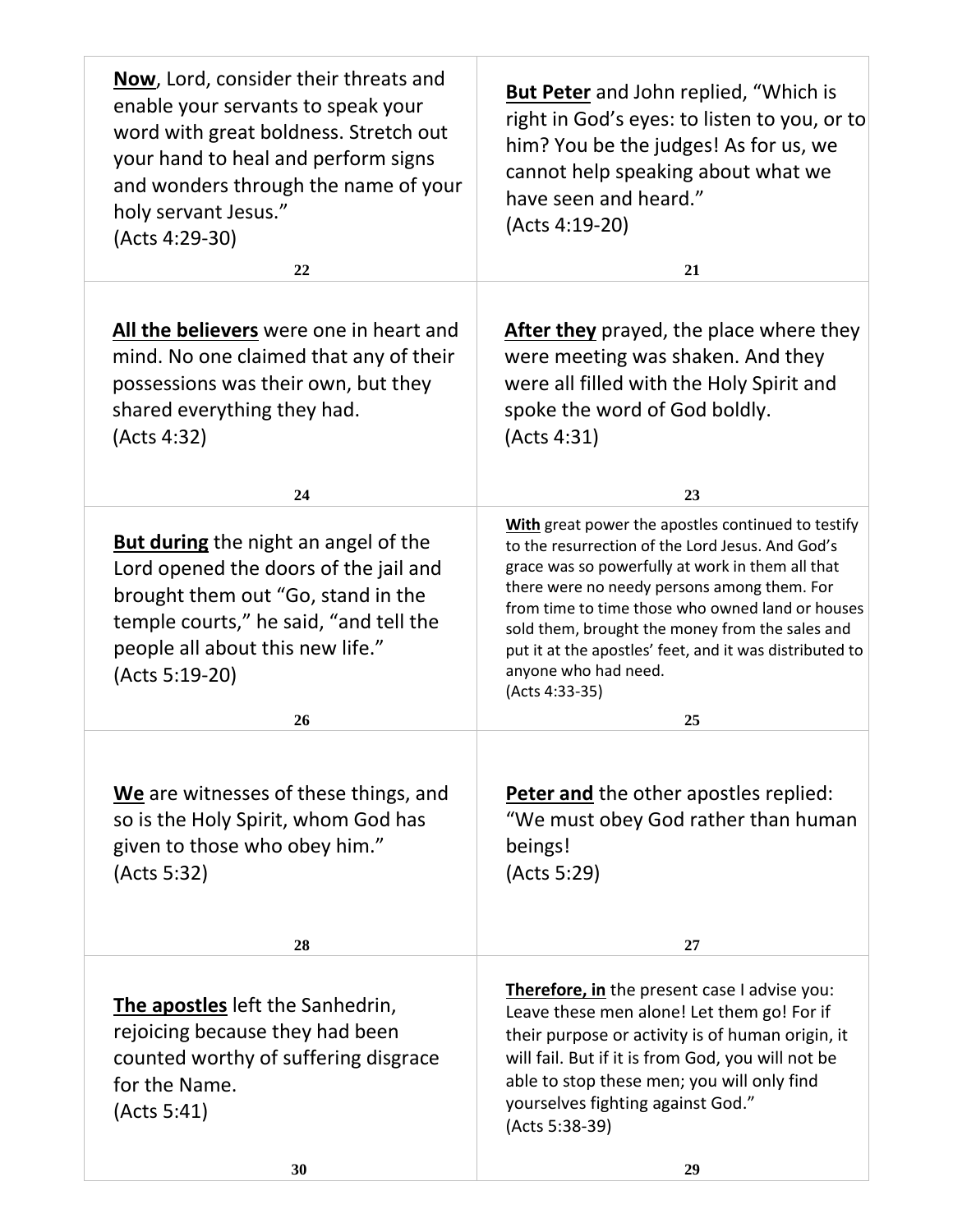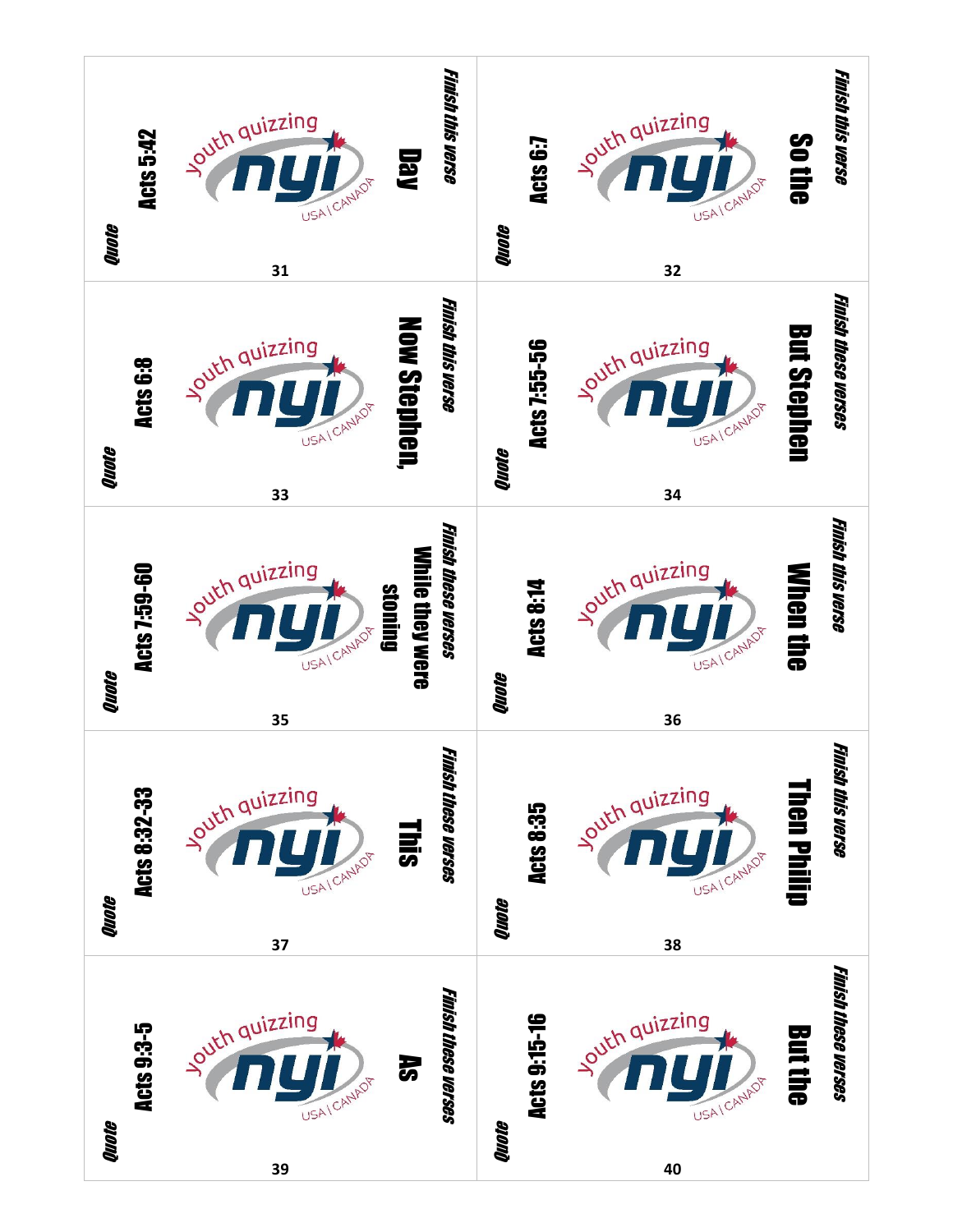| So the word of God spread. The<br>number of disciples in Jerusalem<br>increased rapidly, and a large number<br>of priests became obedient to the<br>faith.<br>(Acts 6:7)                                                                                             | Day after day, in the temple courts and<br>from house to house, they never<br>stopped teaching and proclaiming the<br>good news that Jesus is the Messiah.<br>(Acts 5:42)                                                                                                                                                                 |
|----------------------------------------------------------------------------------------------------------------------------------------------------------------------------------------------------------------------------------------------------------------------|-------------------------------------------------------------------------------------------------------------------------------------------------------------------------------------------------------------------------------------------------------------------------------------------------------------------------------------------|
| 32                                                                                                                                                                                                                                                                   | 31                                                                                                                                                                                                                                                                                                                                        |
| <b>But Stephen</b> , full of the Holy Spirit,<br>looked up to heaven and saw the glory<br>of God, and Jesus standing at the right<br>hand of God. "Look," he said, "I see<br>heaven open and the Son of Man<br>standing at the right hand of God."<br>(Acts 7:55-56) | <b>Now Stephen</b> , a man full of God's grace<br>and power, performed great wonders<br>and signs among the people.<br>(Acts 6:8)                                                                                                                                                                                                         |
| 34                                                                                                                                                                                                                                                                   | 33                                                                                                                                                                                                                                                                                                                                        |
| <b>When the apostles in Jerusalem</b><br>heard that Samaria had accepted<br>the word of God, they sent Peter<br>and John to Samaria.<br>(Acts 8:14)<br>36                                                                                                            | While they were stoning him, Stephen<br>prayed, "Lord Jesus, receive my spirit."<br>Then he fell on his knees and cried out,<br>"Lord, do not hold this sin against<br>them." When he had said this, he fell<br>asleep.<br>(Acts 7:59-60)<br>35                                                                                           |
|                                                                                                                                                                                                                                                                      |                                                                                                                                                                                                                                                                                                                                           |
| <b>Then Philip</b> began with that very<br>passage of Scripture and told him<br>the good news about Jesus.<br>(Acts 8:35)                                                                                                                                            | This is the passage of Scripture the eunuch was<br>reading: "He was led like a sheep to the slaughter,<br>and as a lamb before its shearer is silent, so he did<br>not open his mouth In his humiliation he was<br>deprived of justice. Who can speak of his<br>descendants? For his life was taken from the<br>earth."<br>(Acts 8:32-33) |
| 38                                                                                                                                                                                                                                                                   | 37                                                                                                                                                                                                                                                                                                                                        |
| <b>But the Lord said to Ananias, "Go! This</b><br>man is my chosen instrument to<br>proclaim my name to the Gentiles and<br>their kings and to the people of Israel. I<br>will show him how much he must suffer<br>for my name."<br>(Acts 9:15-16)<br>40             | As he neared Damascus on his journey,<br>suddenly a light from heaven flashed around<br>him. He fell to the ground and heard a voice<br>say to him, "Saul, Saul, why do you persecute<br>me?" "Who are you, Lord?" Saul asked. "I am<br>Jesus, whom you are persecuting," he replied.<br>(Acts 9:3-5)<br>39                               |
|                                                                                                                                                                                                                                                                      |                                                                                                                                                                                                                                                                                                                                           |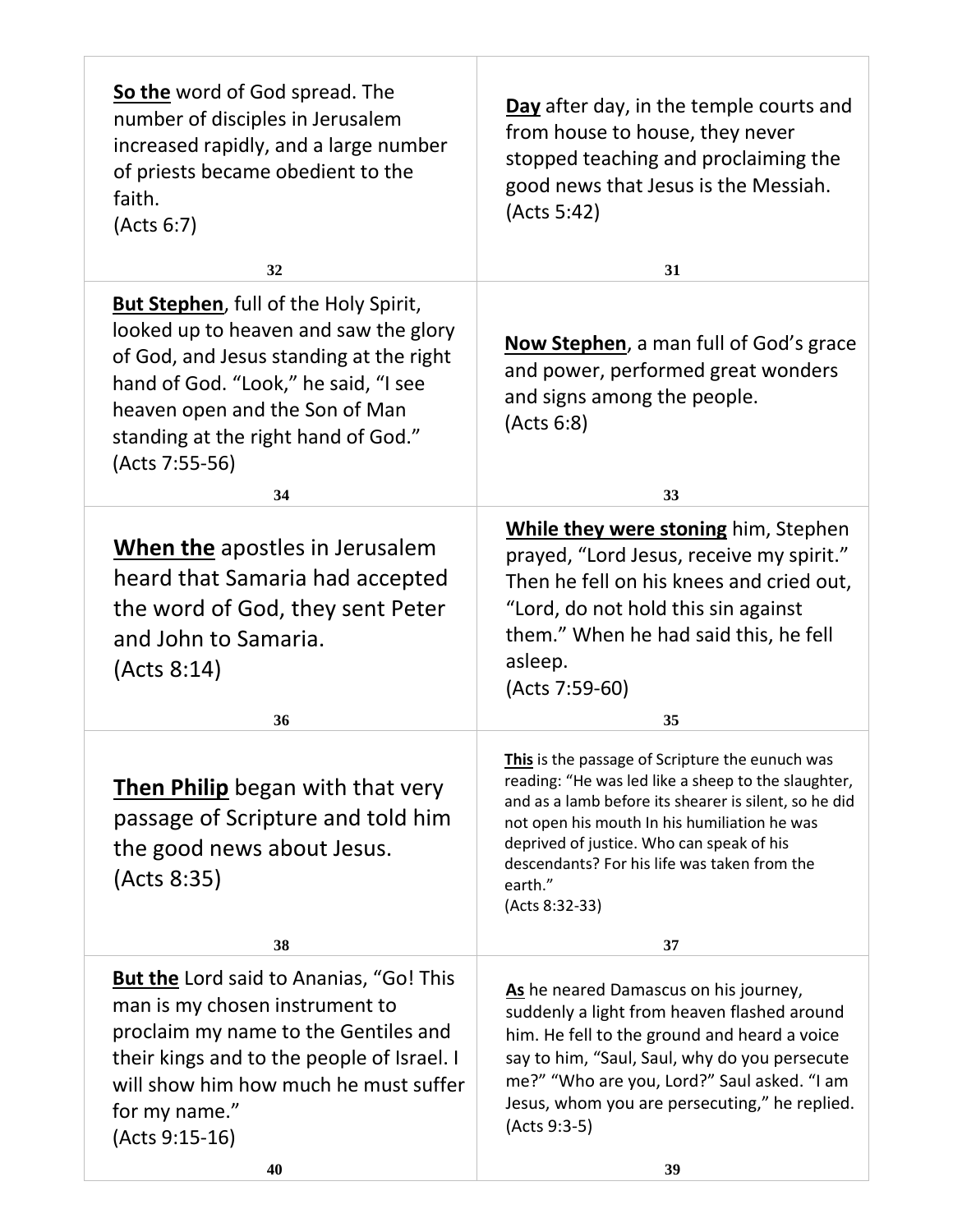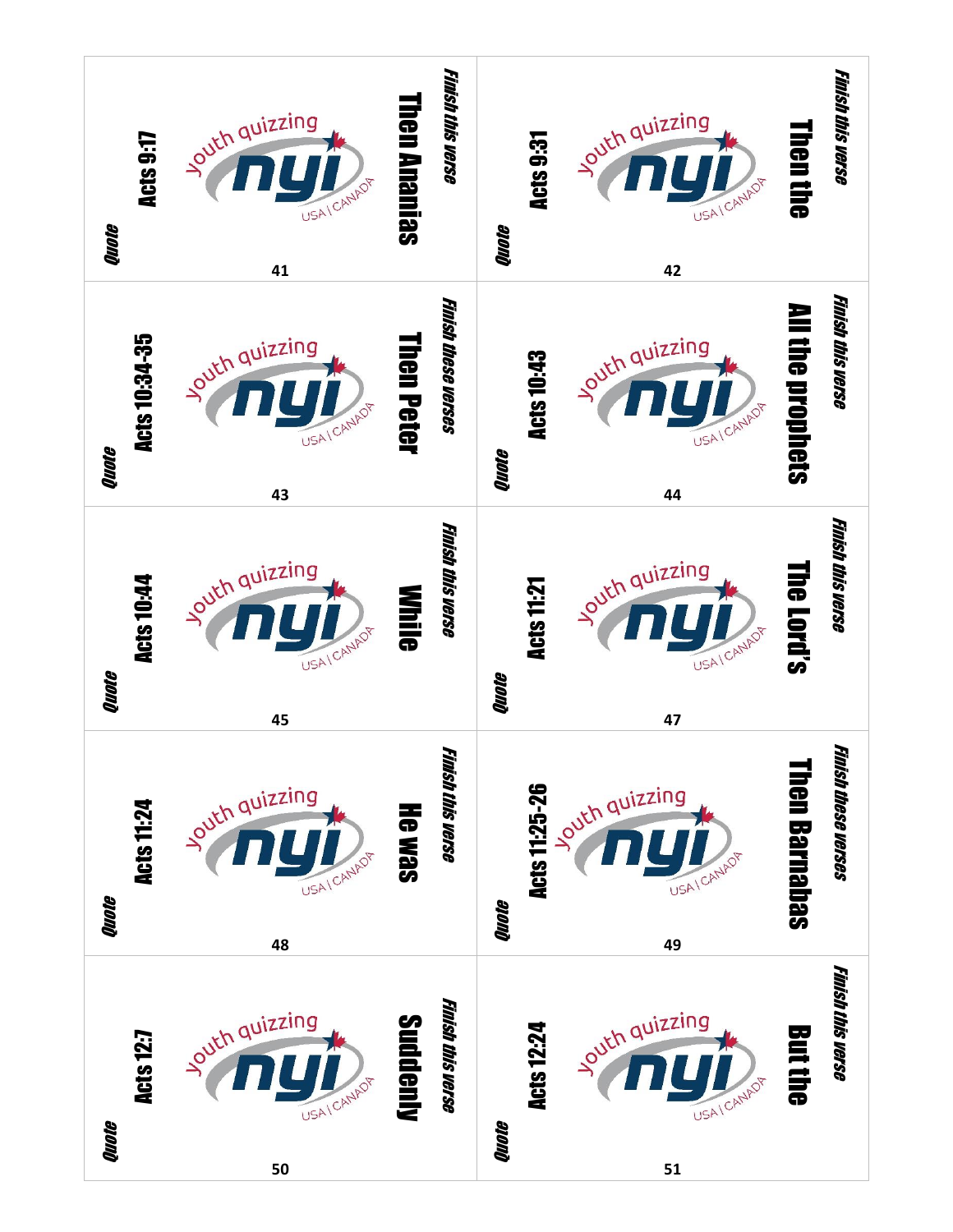| <b>Then the</b> church throughout Judea,<br>Galilee and Samaria enjoyed a time of<br>peace and was strengthened. Living in<br>the fear of the Lord and encouraged by<br>the Holy Spirit, it increased in numbers.<br>(Acts 9:31)                                                        | Then Ananias went to the house and entered<br>it. Placing his hands on Saul, he said, "Brother<br>Saul, the Lord-Jesus, who appeared to you on<br>the road as you were coming here-has sent<br>me so that you may see again and be filled with<br>the Holy Spirit."<br>(Acts 9:17) |
|-----------------------------------------------------------------------------------------------------------------------------------------------------------------------------------------------------------------------------------------------------------------------------------------|------------------------------------------------------------------------------------------------------------------------------------------------------------------------------------------------------------------------------------------------------------------------------------|
| 42                                                                                                                                                                                                                                                                                      | 41                                                                                                                                                                                                                                                                                 |
| All the prophets testify about him that<br>everyone who believes in him receives<br>forgiveness of sins through his name."<br>(Acts 10:43)                                                                                                                                              | <b>Then Peter</b> began to speak: "I now<br>realize how true it is that God does not<br>show favoritism but accepts from every<br>nation the one who fears him and does<br>what is right.<br>(Acts 10:34-35)                                                                       |
| 44                                                                                                                                                                                                                                                                                      | 43                                                                                                                                                                                                                                                                                 |
| The Lord's hand was with them, and a<br>great number of people believed and<br>turned to the Lord.<br>(Acts 11:21)<br>47                                                                                                                                                                | <b>While</b> Peter was still speaking these<br>words, the Holy Spirit came on all who<br>heard the message.<br>(Acts 10:44)<br>45                                                                                                                                                  |
|                                                                                                                                                                                                                                                                                         |                                                                                                                                                                                                                                                                                    |
| Then Barnabas went to Tarsus to look for<br>Saul, and when he found him, he brought him<br>to Antioch. So for a whole year Barnabas and<br>Saul met with the church and taught great<br>numbers of people. The disciples were called<br>Christians first at Antioch.<br>(Acts 11:25-26) | He was a good man, full of the Holy<br>Spirit and faith, and a great number of<br>people were brought to the Lord.<br>(Acts 11:24)                                                                                                                                                 |
| 49                                                                                                                                                                                                                                                                                      | 48                                                                                                                                                                                                                                                                                 |
| <b>But the word of God continued to</b><br>spread and flourish.<br>(Acts 12:24)                                                                                                                                                                                                         | <b>Suddenly</b> an angel of the Lord appeared<br>and a light shone in the cell. He struck<br>Peter on the side and woke him up.<br>"Quick, get up!" he said, and the chains<br>fell off Peter's wrists.<br>(Acts 12:7)                                                             |
| 51                                                                                                                                                                                                                                                                                      | 50                                                                                                                                                                                                                                                                                 |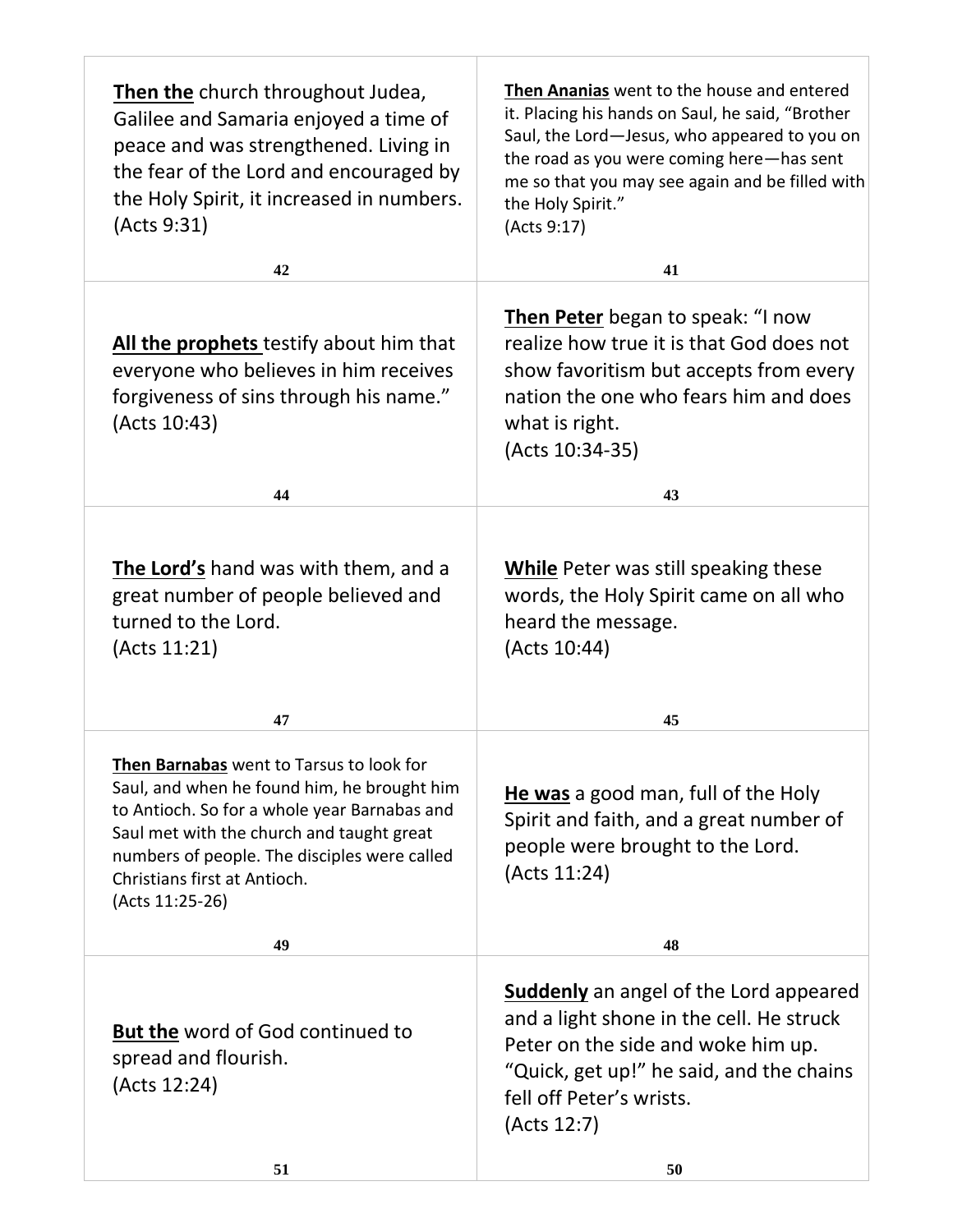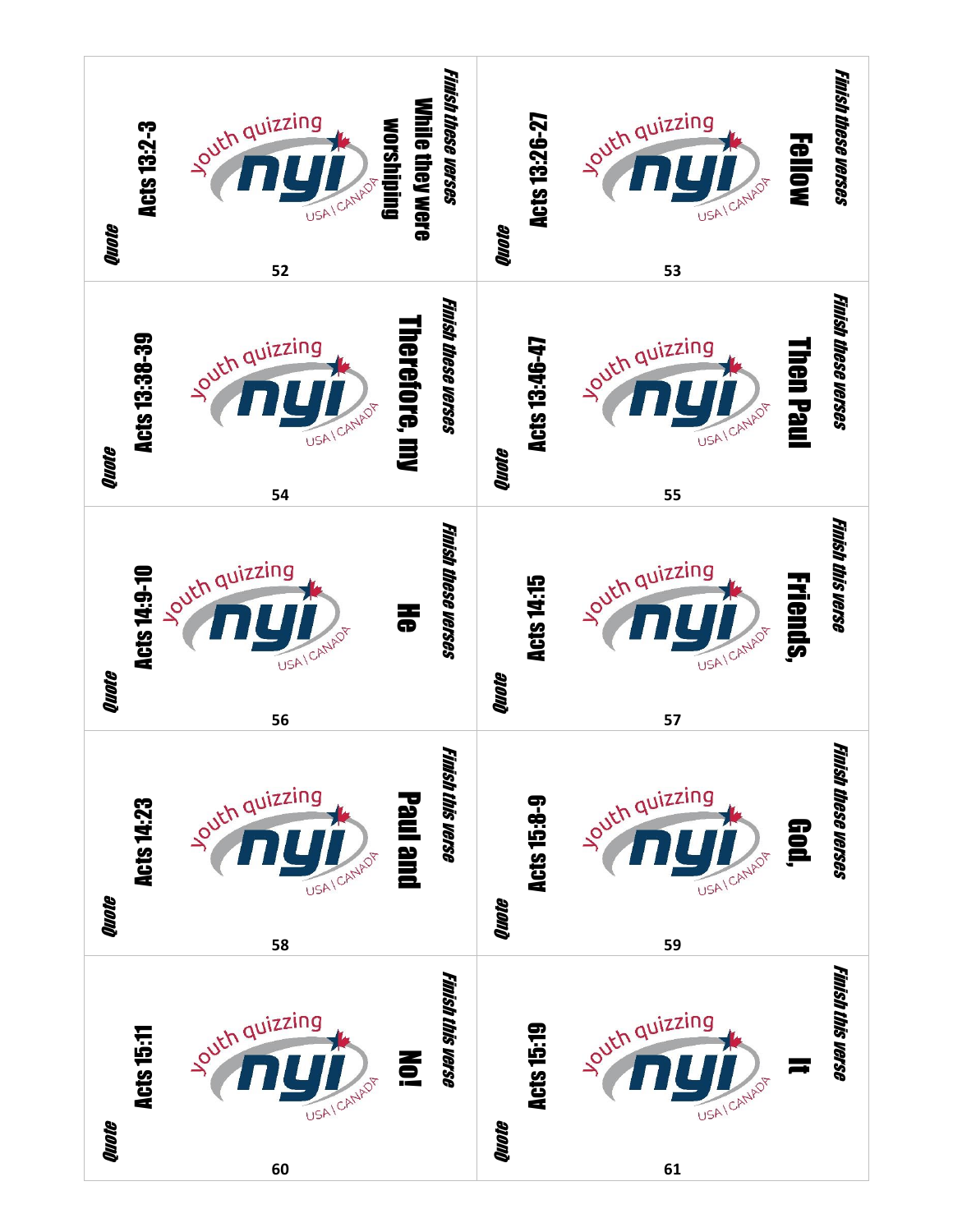| "Fellow children of Abraham and you God-<br>fearing Gentiles, it is to us that this message<br>of salvation has been sent. The people of<br>Jerusalem and their rulers did not recognize<br>Jesus, yet in condemning him they fulfilled<br>the words of the prophets that are read every<br>Sabbath.<br>(Acts 13:26-27)                                                                     | While they were worshiping the Lord and<br>fasting, the Holy Spirit said, "Set apart for me<br>Barnabas and Saul for the work to which I have<br>called them." So after they had fasted and<br>prayed, they placed their hands on them and<br>sent them off.<br>(Acts 13:2-3)   |
|---------------------------------------------------------------------------------------------------------------------------------------------------------------------------------------------------------------------------------------------------------------------------------------------------------------------------------------------------------------------------------------------|---------------------------------------------------------------------------------------------------------------------------------------------------------------------------------------------------------------------------------------------------------------------------------|
| 53                                                                                                                                                                                                                                                                                                                                                                                          | 52                                                                                                                                                                                                                                                                              |
| Then Paul and Barnabas answered them boldly:<br>"We had to speak the word of God to you first.<br>Since you reject it and do not consider yourselves<br>worthy of eternal life, we now turn to the<br>Gentiles. For this is what the Lord has<br>commanded us: "'I have made you a light for the<br>Gentiles, that you may bring salvation to the ends<br>of the earth."<br>(Acts 13:46-47) | "Therefore, my friends, I want you to know<br>that through Jesus the forgiveness of sins is<br>proclaimed to you. Through him everyone who<br>believes is set free from every sin, a<br>justification you were not able to obtain under<br>the law of Moses.<br>(Acts 13:38-39) |
| 55                                                                                                                                                                                                                                                                                                                                                                                          | 54                                                                                                                                                                                                                                                                              |
| "Friends, why are you doing this? We too are<br>only human, like you. We are bringing you<br>good news, telling you to turn from these<br>worthless things to the living God, who made<br>the heavens and the earth and the sea and<br>everything in them.<br>(Acts 14:15)                                                                                                                  | He listened to Paul as he was speaking.<br>Paul looked directly at him, saw that he<br>had faith to be healed and called out,<br>"Stand up on your feet!" At that, the<br>man jumped up and began to walk.<br>(Acts 14:9-10)                                                    |
| 57                                                                                                                                                                                                                                                                                                                                                                                          | 56                                                                                                                                                                                                                                                                              |
| God, who knows the heart, showed<br>that he accepted them by giving the<br>Holy Spirit to them, just as he did to us.<br>He did not discriminate between us<br>and them, for he purified their hearts<br>by faith.<br>(Acts 15:8-9)                                                                                                                                                         | <b>Paul and</b> Barnabas appointed elders for<br>them in each church and, with prayer<br>and fasting, committed them to the<br>Lord, in whom they had put their trust.<br>(Acts 14:23)                                                                                          |
| 59                                                                                                                                                                                                                                                                                                                                                                                          | 58                                                                                                                                                                                                                                                                              |
| "It is my judgment, therefore, that we<br>should not make it difficult for the<br>Gentiles who are turning to God.<br>(Acts 15:19)                                                                                                                                                                                                                                                          | <b>No!</b> We believe it is through the grace of<br>our Lord Jesus that we are saved, just as<br>they are."<br>(Acts 15:11)                                                                                                                                                     |
| 61                                                                                                                                                                                                                                                                                                                                                                                          | 60                                                                                                                                                                                                                                                                              |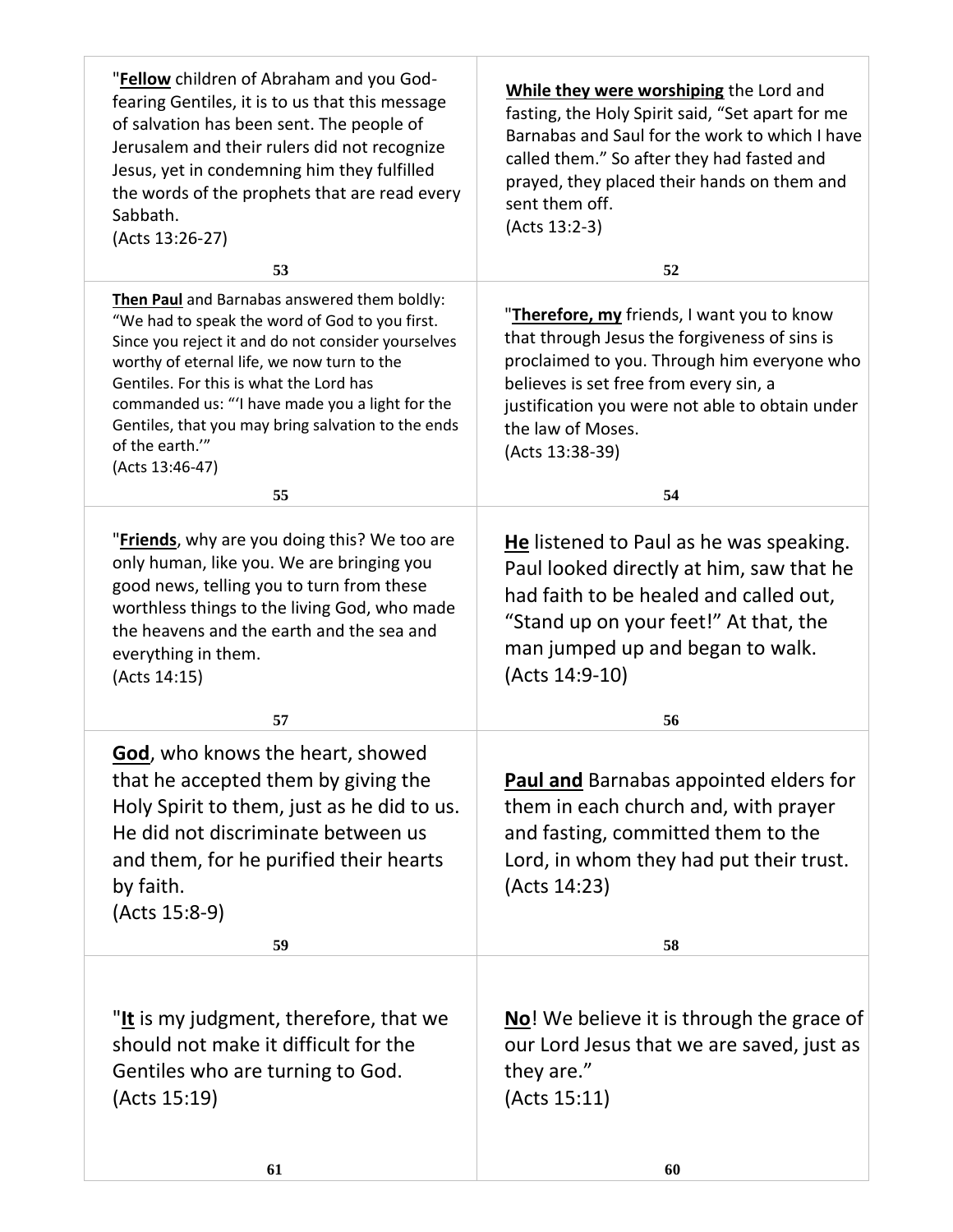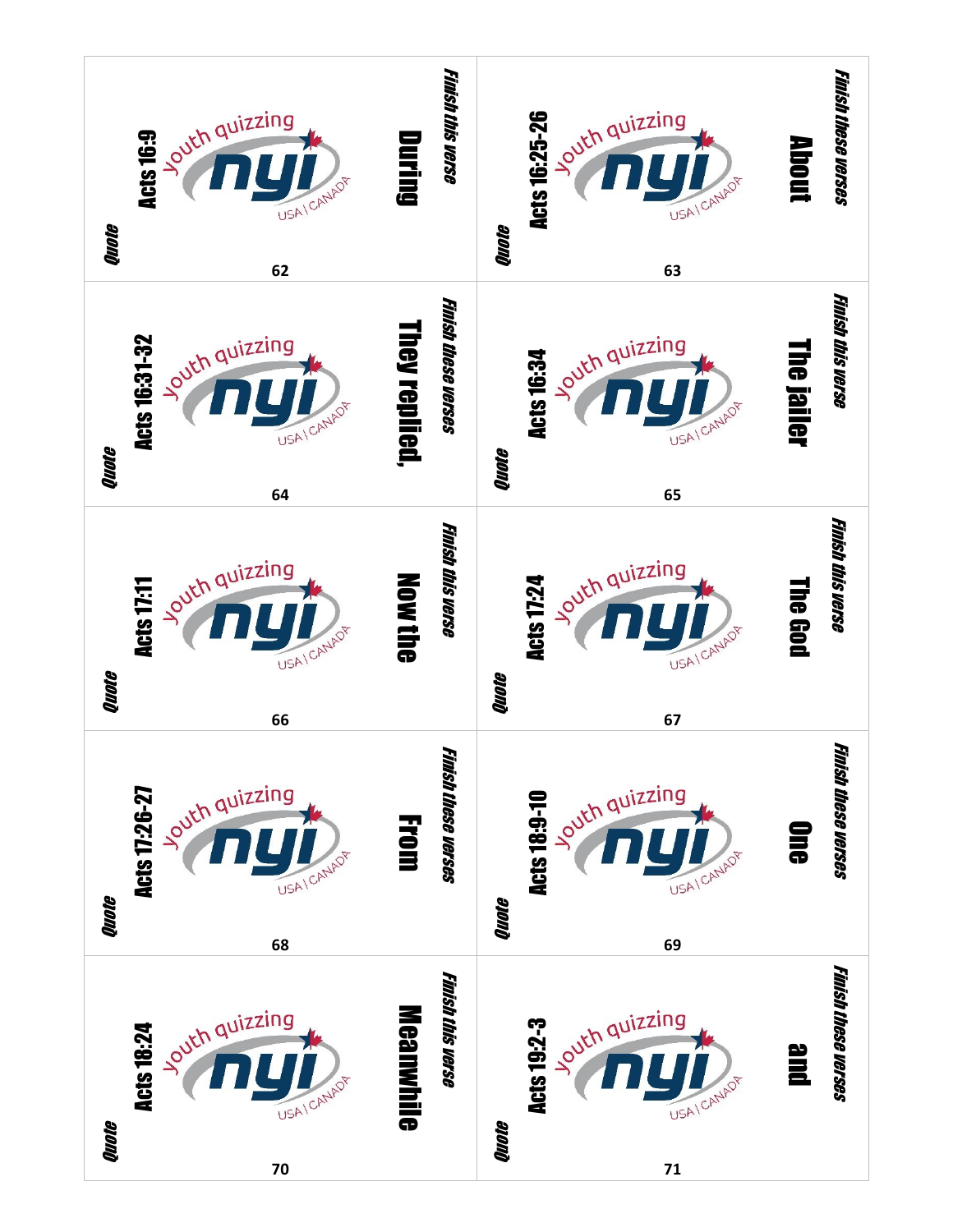| About midnight Paul and Silas were praying and<br>singing hymns to God, and the other prisoners<br>were listening to them. Suddenly there was such<br>a violent earthquake that the foundations of the<br>prison were shaken. At once all the prison doors<br>flew open, and everyone's chains came loose.<br>(Acts 16:25-26) | <b>During</b> the night Paul had a vision of a<br>man of Macedonia standing and begging<br>him, "Come over to Macedonia and help<br>us."<br>(Acts 16:9)                                                                                                                                                                                        |
|-------------------------------------------------------------------------------------------------------------------------------------------------------------------------------------------------------------------------------------------------------------------------------------------------------------------------------|------------------------------------------------------------------------------------------------------------------------------------------------------------------------------------------------------------------------------------------------------------------------------------------------------------------------------------------------|
| 63                                                                                                                                                                                                                                                                                                                            | 62                                                                                                                                                                                                                                                                                                                                             |
| The jailer brought them into his house<br>and set a meal before them; he was<br>filled with joy because he had come to<br>believe in God-he and his whole<br>household.<br>(Acts 16:34)                                                                                                                                       | They replied, "Believe in the Lord Jesus,<br>and you will be saved-you and your<br>household." Then they spoke the word<br>of the Lord to him and to all the others<br>in his house.<br>(Acts 16:31-32)                                                                                                                                        |
| 65                                                                                                                                                                                                                                                                                                                            | 64                                                                                                                                                                                                                                                                                                                                             |
| "The God who made the world and<br>everything in it is the Lord of heaven<br>and earth and does not live in temples<br>built by human hands.<br>(Acts 17:24)                                                                                                                                                                  | <b>Now the Berean Jews were of more</b><br>noble character than those in<br>Thessalonica, for they received the<br>message with great eagerness and<br>examined the Scriptures every day to<br>see if what Paul said was true.<br>(Acts 17:11)                                                                                                 |
| 67                                                                                                                                                                                                                                                                                                                            | 66                                                                                                                                                                                                                                                                                                                                             |
| One night the Lord spoke to Paul in a vision:<br>"Do not be afraid; keep on speaking, do not<br>be silent. For I am with you, and no one is<br>going to attack and harm you, because I have<br>many people in this city."<br>(Acts 18:9-10)<br>69                                                                             | From one man he made all the nations, that<br>they should inhabit the whole earth; and he<br>marked out their appointed times in history<br>and the boundaries of their lands. God did this<br>so that they would seek him and perhaps<br>reach out for him and find him, though he is<br>not far from any one of us.<br>(Acts 17:26-27)<br>68 |
|                                                                                                                                                                                                                                                                                                                               |                                                                                                                                                                                                                                                                                                                                                |
| and asked them, "Did you receive the Holy<br>Spirit when you believed?" They answered,<br>"No, we have not even heard that there is a<br>Holy Spirit." So Paul asked, "Then what<br>baptism did you receive?" "John's baptism,"<br>they replied.<br>(Acts 19:2-3)                                                             | <b>Meanwhile</b> a Jew named Apollos, a<br>native of Alexandria, came to Ephesus.<br>He was a learned man, with a thorough<br>knowledge of the Scriptures.<br>(Acts 18:24)                                                                                                                                                                     |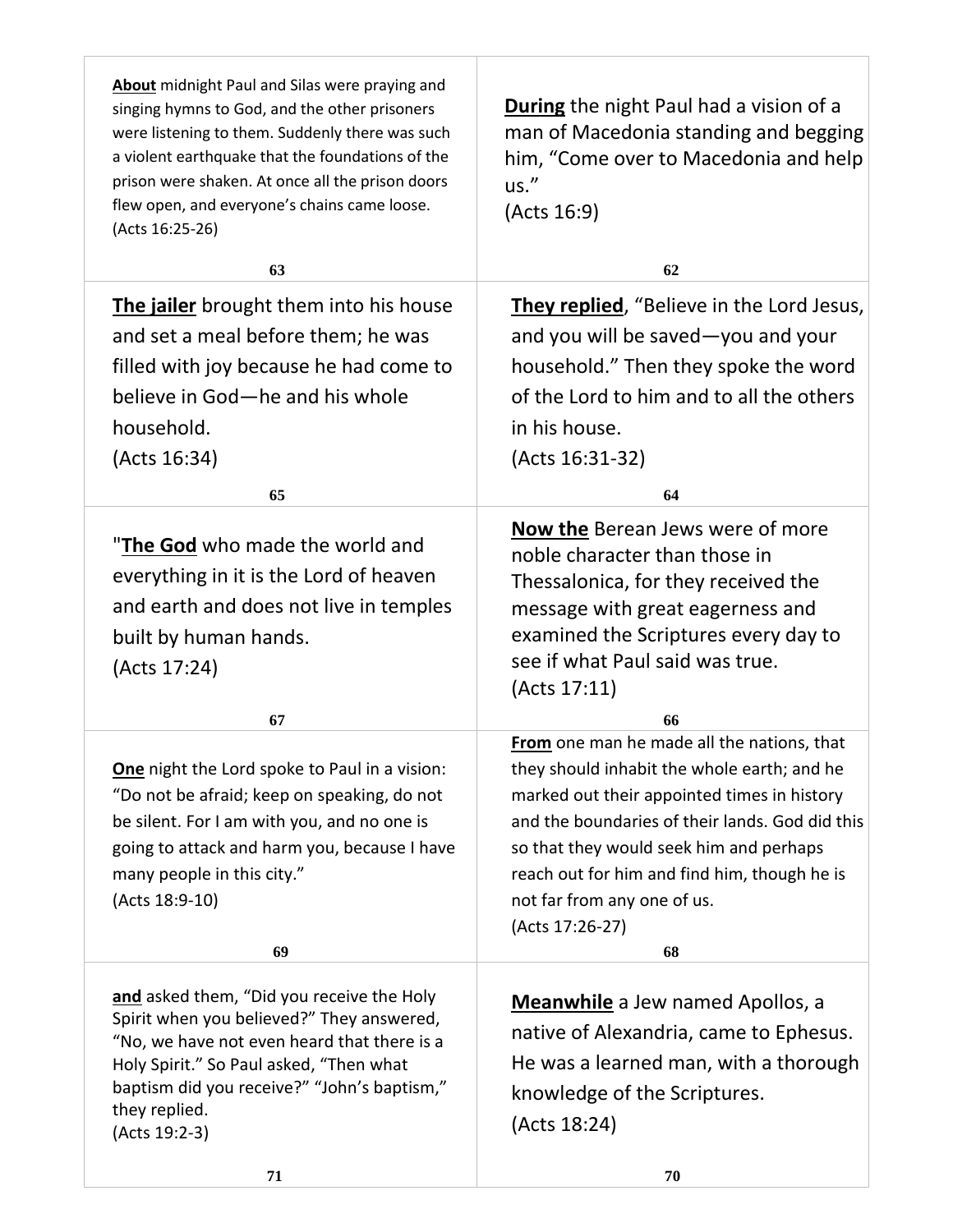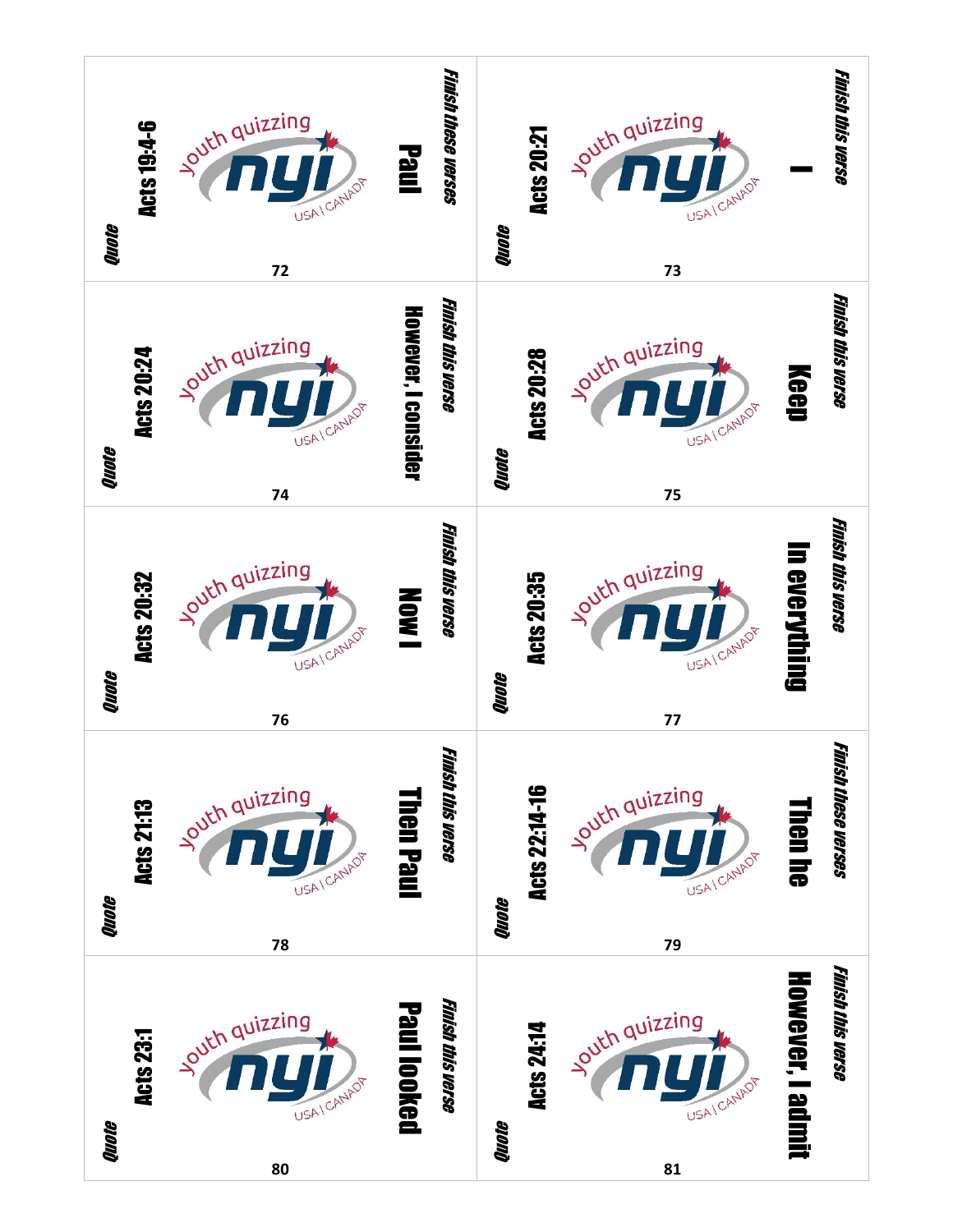| I have declared to both Jews and<br>Greeks that they must turn to God in<br>repentance and have faith in our Lord<br>Jesus.<br>(Acts 20:21)                                                                                                                                                              | Paul said, "John's baptism was a baptism of<br>repentance. He told the people to believe in<br>the one coming after him, that is, in Jesus." On<br>hearing this, they were baptized in the name of<br>the Lord Jesus. When Paul placed his hands on<br>them, the Holy Spirit came on them, and they<br>spoke in tongues and prophesied.<br>(Acts 19:4-6) |
|----------------------------------------------------------------------------------------------------------------------------------------------------------------------------------------------------------------------------------------------------------------------------------------------------------|----------------------------------------------------------------------------------------------------------------------------------------------------------------------------------------------------------------------------------------------------------------------------------------------------------------------------------------------------------|
| 73                                                                                                                                                                                                                                                                                                       | 72                                                                                                                                                                                                                                                                                                                                                       |
| Keep watch over yourselves and all the<br>flock of which the Holy Spirit has made<br>you overseers. Be shepherds of the<br>church of God, which he bought with<br>his own blood.<br>(Acts 20:28)<br>75                                                                                                   | However, I consider my life worth<br>nothing to me; my only aim is to finish<br>the race and complete the task the Lord<br>Jesus has given me-the task of<br>testifying to the good news of God's<br>grace.<br>(Acts 20:24)<br>74                                                                                                                        |
|                                                                                                                                                                                                                                                                                                          |                                                                                                                                                                                                                                                                                                                                                          |
| In everything I did, I showed you that<br>by this kind of hard work we must help<br>the weak, remembering the words the<br>Lord Jesus himself said: 'It is more<br>blessed to give than to receive.'"<br>(Acts 20:35)<br>77                                                                              | "Now I commit you to God and to the<br>word of his grace, which can build you<br>up and give you an inheritance among<br>all those who are sanctified.<br>(Acts 20:32)<br>76                                                                                                                                                                             |
| "Then he said: 'The God of our ancestors has                                                                                                                                                                                                                                                             |                                                                                                                                                                                                                                                                                                                                                          |
| chosen you to know his will and to see the<br>Righteous One and to hear words from his<br>mouth. You will be his witness to all people of<br>what you have seen and heard. And now what<br>are you waiting for? Get up, be baptized and<br>wash your sins away, calling on his name.'<br>(Acts 22:14-16) | Then Paul answered, "Why are you<br>weeping and breaking my heart? I am<br>ready not only to be bound, but also to<br>die in Jerusalem for the name of the<br>Lord Jesus."<br>(Acts 21:13)                                                                                                                                                               |
| 79                                                                                                                                                                                                                                                                                                       | 78                                                                                                                                                                                                                                                                                                                                                       |
| However, I admit that I worship the<br>God of our ancestors as a follower of<br>the Way, which they call a sect. I<br>believe everything that is in accordance<br>with the Law and that is written in the<br>Prophets,<br>(Acts 24:14)                                                                   | <b>Paul looked</b> straight at the Sanhedrin<br>and said, "My brothers, I have fulfilled<br>my duty to God in all good conscience to<br>this day."<br>(Acts 23:1)                                                                                                                                                                                        |
| 81                                                                                                                                                                                                                                                                                                       | 80                                                                                                                                                                                                                                                                                                                                                       |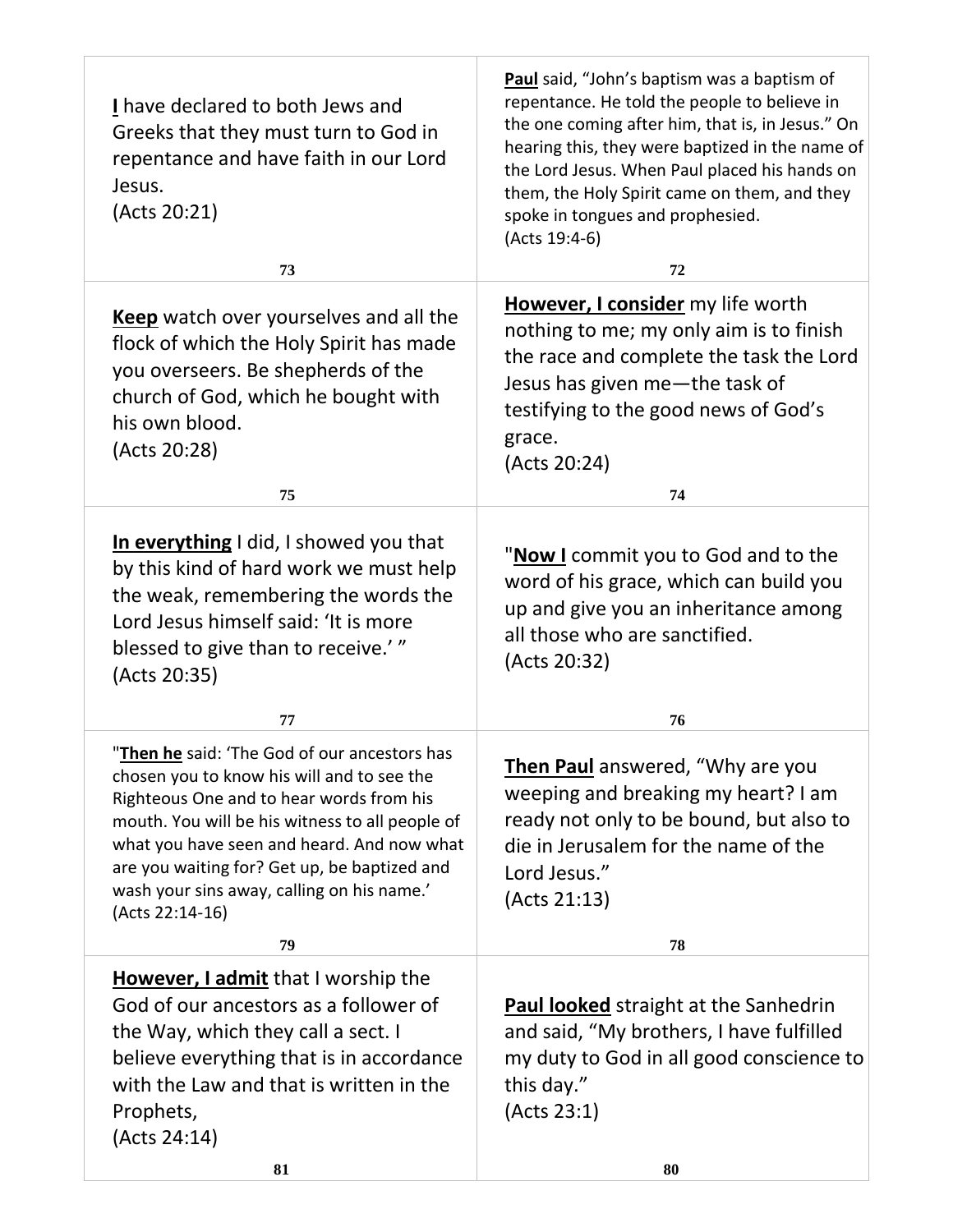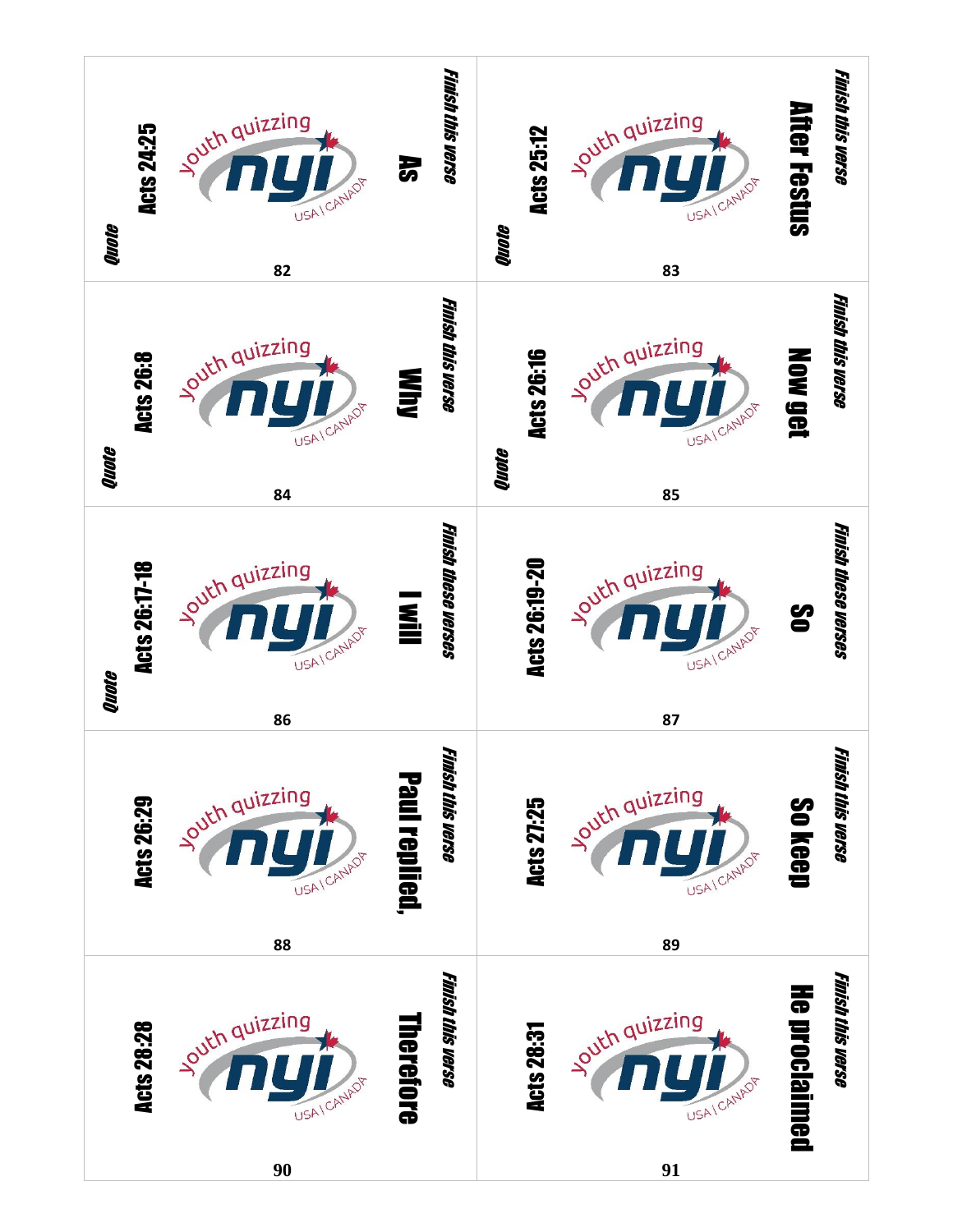| After Festus had conferred with his<br>council, he declared: "You have<br>appealed to Caesar. To Caesar you will<br>go!"<br>(Acts 25:12)<br>83                                                                                                                                                                    | As Paul talked about righteousness, self-<br>control and the judgment to come, Felix<br>was afraid and said, "That's enough for<br>now! You may leave. When I find it<br>convenient, I will send for you."<br>(Acts 24:25)<br>82                                                                                               |
|-------------------------------------------------------------------------------------------------------------------------------------------------------------------------------------------------------------------------------------------------------------------------------------------------------------------|--------------------------------------------------------------------------------------------------------------------------------------------------------------------------------------------------------------------------------------------------------------------------------------------------------------------------------|
|                                                                                                                                                                                                                                                                                                                   |                                                                                                                                                                                                                                                                                                                                |
| ' <b>Now get</b> up and stand on your feet. I<br>have appeared to you to appoint you as<br>a servant and as a witness of what you<br>have seen and will see of me.<br>(Acts 26:16)                                                                                                                                | Why should any of you consider it<br>incredible that God raises the dead?<br>(Acts 26:8)                                                                                                                                                                                                                                       |
| 85                                                                                                                                                                                                                                                                                                                | 84                                                                                                                                                                                                                                                                                                                             |
| "So then, King Agrippa, I was not disobedient<br>to the vision from heaven. First to those in<br>Damascus, then to those in Jerusalem and in<br>all Judea, and then to the Gentiles, I preached<br>that they should repent and turn to God and<br>demonstrate their repentance by their deeds.<br>(Acts 26:19-20) | I will rescue you from your own people and from<br>the Gentiles. I am sending you to them to open<br>their eyes and turn them from darkness to light,<br>and from the power of Satan to God, so that they<br>may receive forgiveness of sins and a place among<br>those who are sanctified by faith in me.'<br>(Acts 26:17-18) |
| 87                                                                                                                                                                                                                                                                                                                | 86                                                                                                                                                                                                                                                                                                                             |
| So keep up your courage, men, for I<br>have faith in God that it will happen<br>just as he told me.<br>(Acts 27:25)                                                                                                                                                                                               | Paul replied, "Short time or long-I pray<br>to God that not only you but all who are<br>listening to me today may become what<br>I am, except for these chains."<br>(Acts 26:29)                                                                                                                                               |
| 89                                                                                                                                                                                                                                                                                                                | 88                                                                                                                                                                                                                                                                                                                             |
| He proclaimed the kingdom of God<br>and taught about the Lord Jesus<br>Christ-with all boldness and without<br>hindrance!<br>(Acts 28:31)                                                                                                                                                                         | " <b>Therefore</b> I want you to know that<br>God's salvation has been sent to the<br>Gentiles, and they will listen!"<br>(Acts 28:28)                                                                                                                                                                                         |
| 91                                                                                                                                                                                                                                                                                                                | 90                                                                                                                                                                                                                                                                                                                             |

T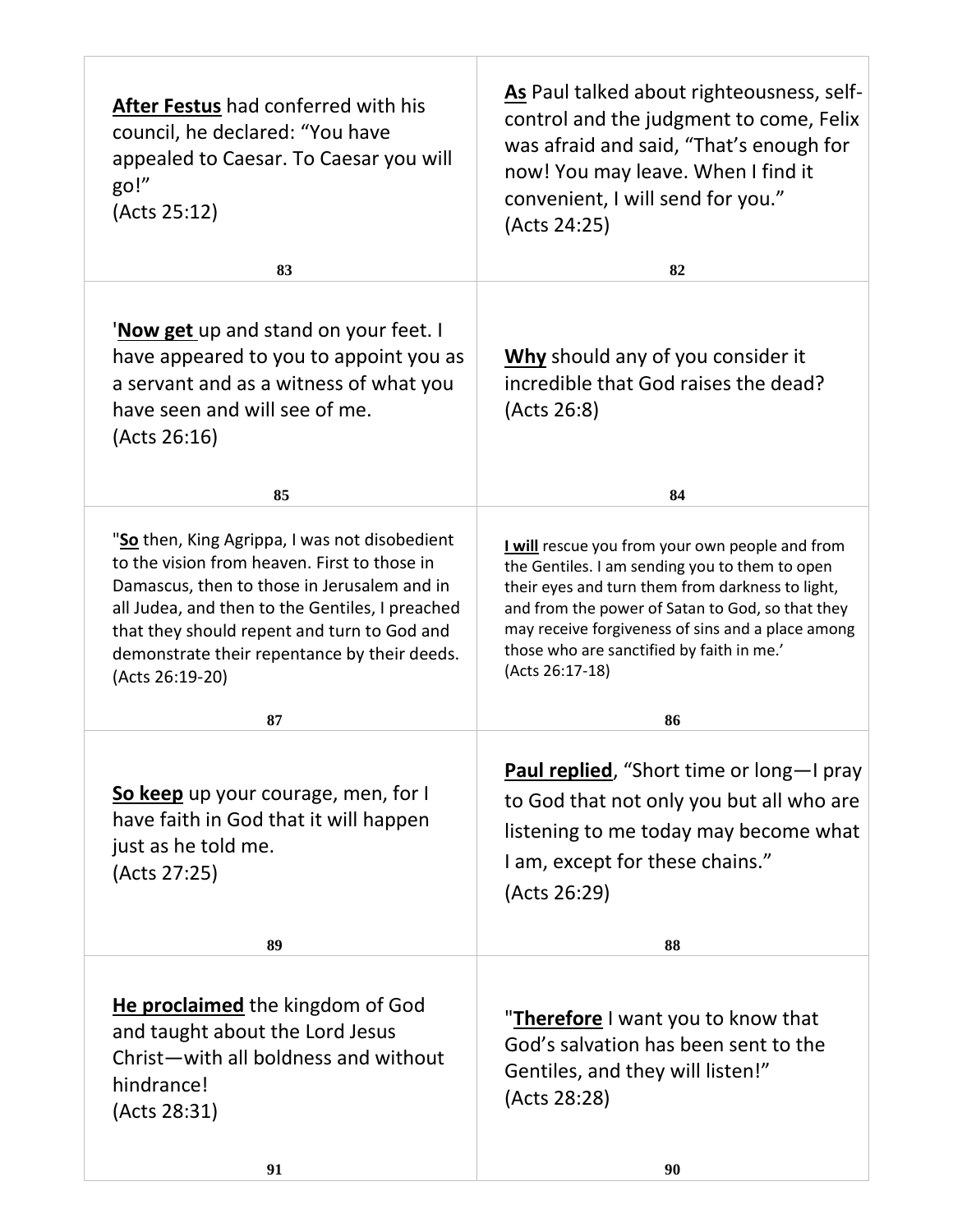